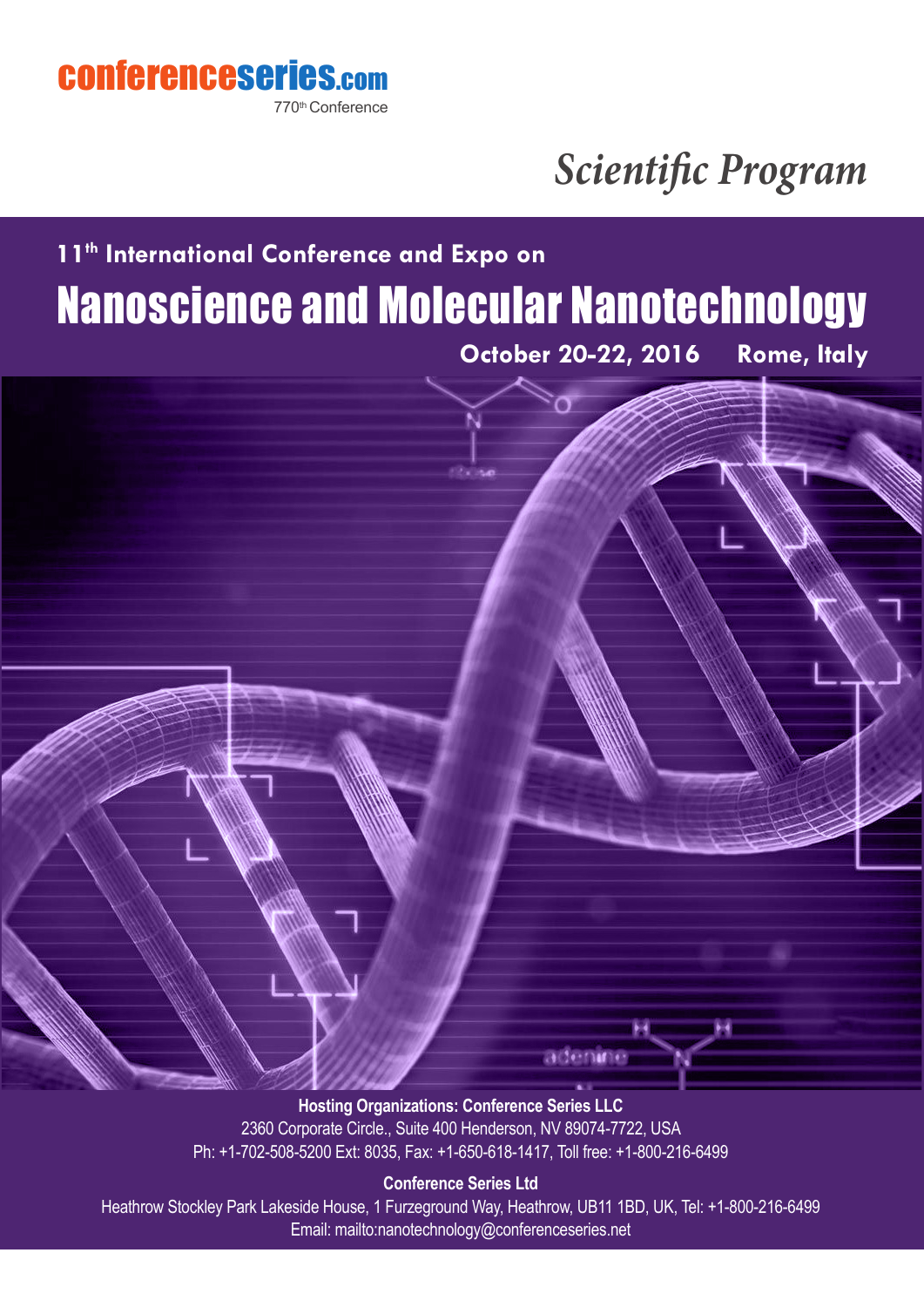**Day 1 October 20, 2016**

**09:00-09:30 Registrations**

**OLIMPICA**

### conferenceseries.com 09:30-10:00 Opening Ceremony

| <b>Keynote Forum</b>                                                                                                                                                                                                                                                                                                                      |                                                                                                                                                                                                                                                                                                                    |  |  |
|-------------------------------------------------------------------------------------------------------------------------------------------------------------------------------------------------------------------------------------------------------------------------------------------------------------------------------------------|--------------------------------------------------------------------------------------------------------------------------------------------------------------------------------------------------------------------------------------------------------------------------------------------------------------------|--|--|
|                                                                                                                                                                                                                                                                                                                                           | 10:00-10:30 Title: Nanoparticles for treatment of Alzheimer Disease<br>Dr Massimo Masserini, University of Milano-Bicocca, Italy<br>10:30-11:00 Title: Tuning nanomaterials' properties to boost photoconversion efficiency in excitonic solar cells<br>Dr Alberto Vomiero, Luleå University of Technology, Sweden |  |  |
|                                                                                                                                                                                                                                                                                                                                           | Networking and Refreshments Break: 11:00-11:15 @ Foyer<br>11:15-11:45 Title: The role of nanosystems in oil and gas production<br>Dr Valeh Shamilov, State Oil Company of Azerbaijan Republic, The Republic of Azerbaijan                                                                                          |  |  |
|                                                                                                                                                                                                                                                                                                                                           | <b>Panel Discussion</b><br>Group Photo session @ 11:45-11:55                                                                                                                                                                                                                                                       |  |  |
| Sessions:<br>Nano-Fabrication, Characterization   Nanomedicine and Nanobiotechnology   Nanotechnology in Energy<br>Molecular Nanotechnology   Nanotechnology for Safety, Regulations and Ethics<br>Session Chair: Massimo Masserini, University of Milano-Bicocca, Italy<br>Session Chair: Anna Rita Bilia, University of Florence, Italy |                                                                                                                                                                                                                                                                                                                    |  |  |
|                                                                                                                                                                                                                                                                                                                                           | <b>Session Introduction</b>                                                                                                                                                                                                                                                                                        |  |  |
| 12:00-12:20                                                                                                                                                                                                                                                                                                                               | Title: Accurate and simultaneous biological targets identification by optically active nanoprobes<br>Dr Nekane Guarrotxena, ICTP-CSIC, Spain                                                                                                                                                                       |  |  |
| 12:20-12:40                                                                                                                                                                                                                                                                                                                               | Title: Targeted nanodelivery to treat chronic kidney disease. Nanomaterial design, response of<br>podocytes and the role of glomerular filtration barrier<br>Stefanio Ordanini, Politecnico di Milano, Italy                                                                                                       |  |  |
| 12:40-13:00                                                                                                                                                                                                                                                                                                                               | Title: Natural Products Loaded In Nanocarriers: An Opportunity To Increase Stability, Oral<br><b>Bioavailability And Bioefficacy</b><br>Dr Anna Rita Bilia, University of Florence, Italy                                                                                                                          |  |  |
| 13:00-13:20                                                                                                                                                                                                                                                                                                                               | Title:The capabilities of X-ray excited optical luminescence by using X-ray nanoprobe<br>beamline aimed for 40nm spatial resolution at Taiwan Photon Source.<br>Dr Bi-Hsuan Lin, National Synchrotron Radiation Research Center, Taiwan                                                                            |  |  |
|                                                                                                                                                                                                                                                                                                                                           | Lunch Break 13:20-14:00 @ Hotel Restaurants                                                                                                                                                                                                                                                                        |  |  |
| 14:00-14:20                                                                                                                                                                                                                                                                                                                               | Title: A new stitching Soft X-ray interference lithography technique<br>Dr Wu Yanqing, Shanghai Institute of Applied Physics, P R China                                                                                                                                                                            |  |  |
| 14:20-14:40                                                                                                                                                                                                                                                                                                                               | Title: Using laser-induced jets fabrication method to control the particle size and alloy ratio of<br>nanoparticle arrays<br>Dr Shao-Chin Tseng, National Synchrotron Radiation Research Center, Taiwan                                                                                                            |  |  |
| 14:40-15:00                                                                                                                                                                                                                                                                                                                               | Title: Poly-dopamine coated nano-size liposomes as novel drug carriers<br>Wei Zong, Harbin Institute of Technology, P R China                                                                                                                                                                                      |  |  |
| 15:00-15:20                                                                                                                                                                                                                                                                                                                               | Title: Design and Synthesis of Magnetic Nanoparticles by Microwave Strategy<br>Yi-Jun Liang, Southeast University, P R China                                                                                                                                                                                       |  |  |
| 15:20-15:40                                                                                                                                                                                                                                                                                                                               | Title: Hierarchical Release of Liposomes with Aqueous Two Phase System-A New Strategy for<br><b>Long-circulating Liposomes</b><br>Xunan Zhang, Harbin Institute of Technology, P R China                                                                                                                           |  |  |
| 15:40-16:00                                                                                                                                                                                                                                                                                                                               | Title: Facile Encapsulation of Gold Nanoparticles into PLGA Nanocarriers: Toward Visualizing<br><b>Polymeric Nanoparticles Inside Biological Compartments</b><br>Alaaldin M. Alkilany, University of Jordan, Jordan                                                                                                |  |  |
|                                                                                                                                                                                                                                                                                                                                           | Networking and Refreshments Break: 16:00-16:20 @ Foyer                                                                                                                                                                                                                                                             |  |  |
| 16:20-16:40                                                                                                                                                                                                                                                                                                                               | Title: Synthesis, structural properties and applications of zinc oxide nanowires growth on<br>different substrates                                                                                                                                                                                                 |  |  |
|                                                                                                                                                                                                                                                                                                                                           | Paula Obreja, National Institute for R&D in Microtechnologies (IMT-Bucharest), Romania                                                                                                                                                                                                                             |  |  |
|                                                                                                                                                                                                                                                                                                                                           | Title: I-CRLMNP: Immobilization of Candida rugosa lipase on magnetic nanoparticles with                                                                                                                                                                                                                            |  |  |
| 16:40-17:00                                                                                                                                                                                                                                                                                                                               | three different surface modifications                                                                                                                                                                                                                                                                              |  |  |
|                                                                                                                                                                                                                                                                                                                                           | Marzieh Aghababie, University of Isfahan, Iran<br>Title: Fabrication and characterization of Polyvinyl alcohol nanofiber                                                                                                                                                                                           |  |  |
| 17:00-17:20                                                                                                                                                                                                                                                                                                                               | Nazanin Ghafari, Islamic Azad University, Iran                                                                                                                                                                                                                                                                     |  |  |

**Panel Discussion**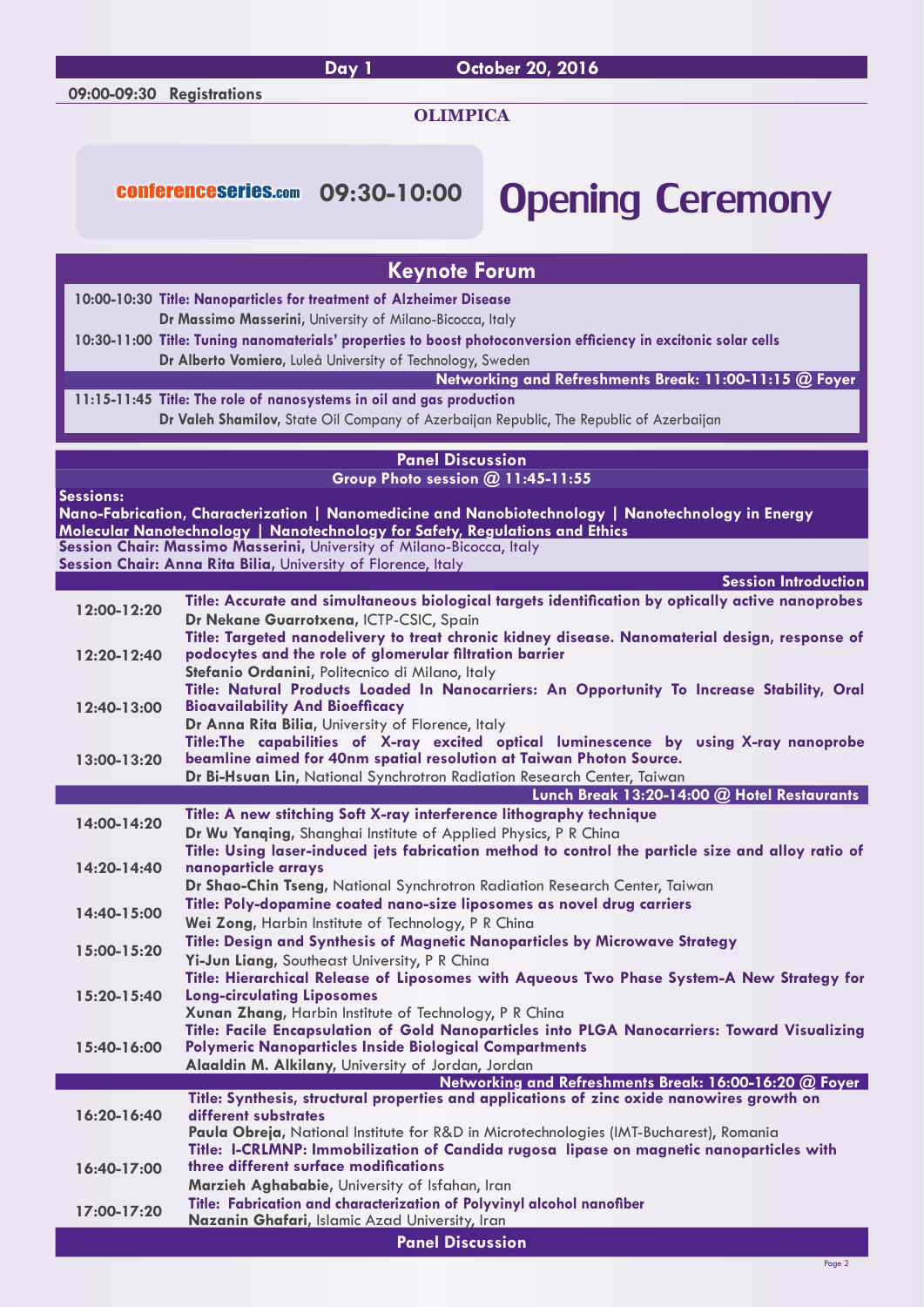#### **Day 2 October 21, 2016**

#### **OLIMPICA**

| <b>Keynote Forum</b> |  |  |  |
|----------------------|--|--|--|
|----------------------|--|--|--|

**09:30-10:10 Title: Flame Retardants Nanocomposites-Synergy Effect Of Combining Conventional Antypirenes With Carbon Nanofillers**

**Dr Ewa-Kicko Walczak,** Institute for Engineering of Polymers Materials and Dyes, Poland

**10:10-10:40 Title: The interaction of nano-archeasomes with lung surfactant in monolayer biomimetic systems Dr E Anibal Disalvo,** CIBAAL, Argentina

#### **Sessions:**

**Advanced Nanomaterials | Nano-Electronics and Microsystems | Applications of Nanotechnology Industrial Nanotechnology | Nanotechnology for Oil and Gas Industry | Medical Nanotechnology in cancer therapy | Biomedical Nanomaterials | NanoTechnology for environment protection Session Chair: Ewa-Kicko Walczak,** Institute for Engineering of Polymers Materials and Dyes, Poland **Session Chair: Alexander Soldatov,** Southern Federal University of Russia, Russia

**Session Introduction Panel Discussion 10:40-11:00 Title: Smart organic-inorganic hybrid nanomaterials. Design and functionality Dr Nekane Guarrotxena,** ICTP-CSIC, Spain **Networking and Refreshments Break: 11:00-11:20 @ Foyer 11:20-11:40 Title: Low power Up-conversion Nano-Materials for Solar Applications and Bio-theranostics Angelo Monguzzi**, Università degli Studi Milano-Bicocca, Italy **11:40-12:00 Title: Synchrotron Based Picoscale Local Atomic Structure Characterization of Advanced Nanomaterials for Nano-Bio-Med Applications Alexander Soldatov,** Southern Federal University of Russia, Russia **12:00-12:20 Title: Novel magnetically separable nanocomposites as visible-light-driven photocatalysts with highly enhanced activity Aziz Habibi-Yangjeh,** University of Mohaghegh Ardabili, Iran **12:20-12:40 Title: Nanofabrication strategies for influencing biomolecule behavior P Guida,** University of Genoa, Italy **12:40-13:00 Title: Geometry Induced Doping in Thin Si Nano-grating Layers Mikheil Mebonia,** Peter Grünberg Institut PGI, Germany **13:00-13:20 Title: Research on nano-particle film preparation having a flexible magnetothermal response and good biocompatibility Fengguo Fan,** Southeast University, P R China **Lunch Break: 13:20-14:00 @ Hotel Restaurants 14:00-14:20 Title: Comprehensive study of ZAIS Nanocrystals photo-physics Gilles Le Blevennec,** Univ Grenoble Alpes, France  **14:20-14:40 Title: Polymeric nanochannels for studing DNA and for counting natural and engineered nanoparticles Elena Angeli,** Univerisity of Genova, Italy  **14:40-15:00 Title: Removal of Dye Contaminants from Waste Water by Using Highly Cross-Linked Polymer as Novel Adsorbant Cansel Tuncer,** Eskisehir Osmangazi University, Turkey.  **15:00-15:20 Title: Albumin-Gold Nanorods Based Core-Shell Nanoplatforms for Cancer Theranostics Hsien-Ting Chiu,** National Tsing Hua University, Taiwan, R.O.C  **15:20-15:40 Title: Conservation Of Historical Documents With Silver/Chitosan Nanocomposite Güncem Özgün Eren,**Yıldız Technical University, Turkey.  **15:40-16:00 Title: Synthesis and Characterization of Superparamagnetic Colloidal Nanoparticles for Theranostics in Oncology Elena Kuchma,** Southern Federal University, Russia. **Networking and Refreshments Break: 16:00-16:10 @ Foyer**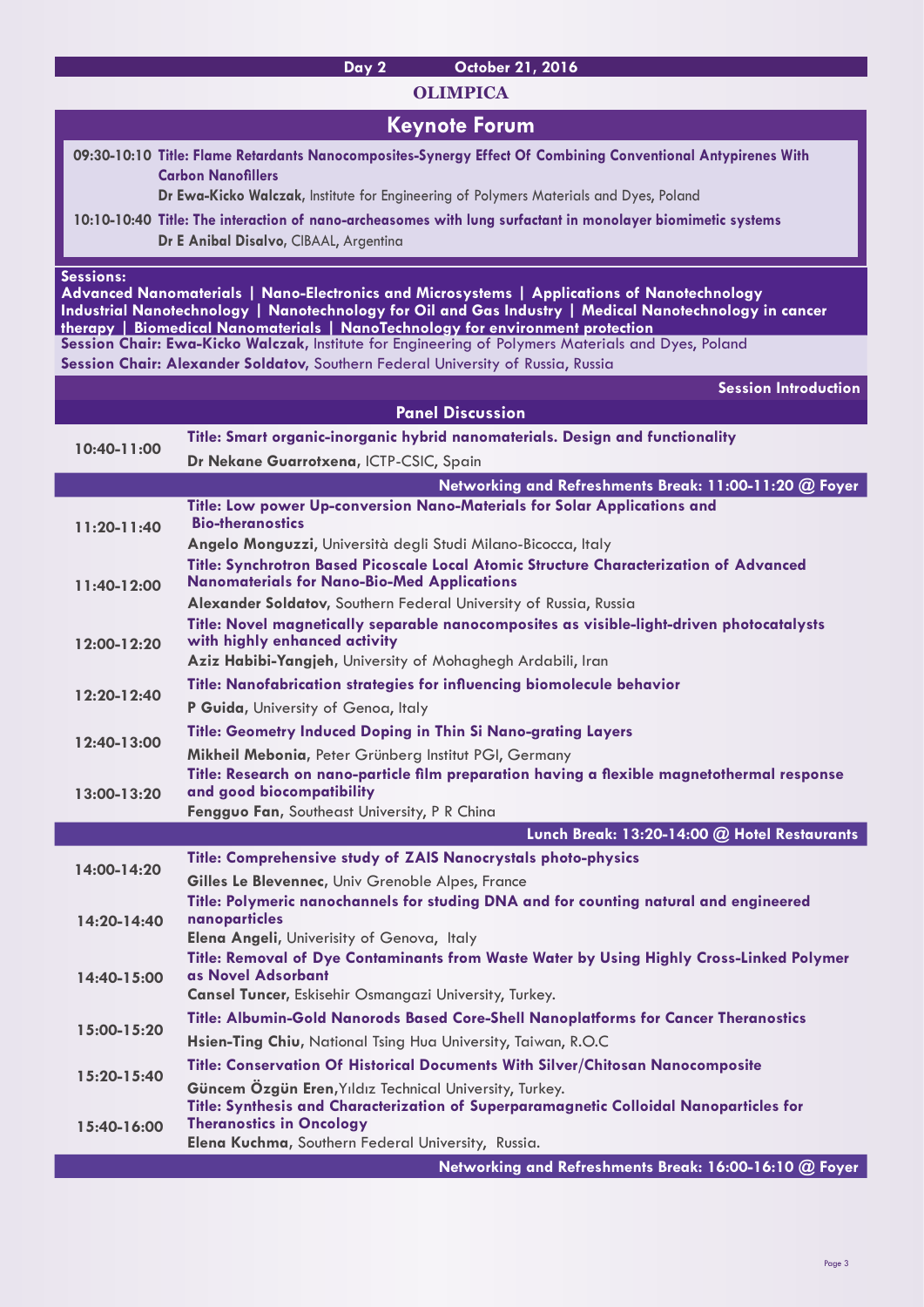| <b>Special Keynote Session</b>                                                                                                                          |                                                                                                                                                                                                                                                                    |  |  |
|---------------------------------------------------------------------------------------------------------------------------------------------------------|--------------------------------------------------------------------------------------------------------------------------------------------------------------------------------------------------------------------------------------------------------------------|--|--|
| 16:10-16:40 Title: Energy harvesting form solar light by nano structural controlled iron oxide thin films<br>Hitoshi Tabata, University of Tokyo, Japan |                                                                                                                                                                                                                                                                    |  |  |
| 16:40-17:00                                                                                                                                             | Title: In-vitro Controlled Release of 5-FU Drug from a Stimuli-Responsive Microjel/Liposome<br><b>Biomaterials at Different Temperature</b><br>Damla Ülker, Eskisehir Osmangazi University, Turkey                                                                 |  |  |
| 17:00-17:20                                                                                                                                             | Title: Applications of nanotechnology in oil and gas industry<br>Faseeh Ahmad Khan, DIT University, India                                                                                                                                                          |  |  |
| 17:20-17:40                                                                                                                                             | Title: Skin permeation characterization for conjugated carboxymethyl-oligochitosan-<br>carboxymethyl-5-fluorouracil nanoparticles<br>Mazita Mohd Diah, iPROMISE, Malaysia                                                                                          |  |  |
|                                                                                                                                                         | <b>Poster Presentations @ Cassia</b>                                                                                                                                                                                                                               |  |  |
|                                                                                                                                                         | Poster Judge: Hitoshi Tabata, University of Tokyo, Japan                                                                                                                                                                                                           |  |  |
| <b>NSC-01</b>                                                                                                                                           | Title: Antigen encapsulated O-carboxymehtyl chitosan nanoparticles for vaccine delivery<br>Natalia Marchesan Bexiga, Sao Paulo University School of Pharmaceutical Sciences, Brazil                                                                                |  |  |
| <b>NSC-02</b>                                                                                                                                           | Title: Single nanowire on graphene (SNOG) as an efficient, reproducible, and stable<br><b>SERS-active platform</b><br>Taejoon Kang, Korea Research Institute of Bioscience and Biotechnology (KRIBB), Korea                                                        |  |  |
| <b>NSC-03</b>                                                                                                                                           | Title: Preparation of pyrenyl-based multifunctional nanocomposites for biomedical<br>applications                                                                                                                                                                  |  |  |
| <b>NSC-04</b>                                                                                                                                           | Eun-Kyung Lim, Korea Research Institute of Bioscience and Biotechnology, Korea<br>Title: Production of CdS Nanoparticles with Different Methods and Their Usage in Waste-Water<br><b>Treatment</b><br><b>Cansel Tuncer, Eskisehir Osmangazi University, Turkey</b> |  |  |
| <b>NSC-05</b>                                                                                                                                           | Title: Stimuli-Responsive Microjel/Liposome Hybrit Biomaterials For Controlled and Targeted<br><b>Drug Release Applications</b><br>Vural Butun, Eskisehir Osmangazi University, Turkey                                                                             |  |  |
| <b>NSC-06</b>                                                                                                                                           | Title: Dispersion of carbon nanotubes by (in) gemini surfactants solution<br>Michalina Scupin, Adam Mickiewicz University, Poland                                                                                                                                  |  |  |
| <b>NSC-07</b>                                                                                                                                           | Title: Investigation of behavior of water protons in close proximity to Multiwalled Carbon<br><b>Nanotubes coated by Gemini Surfactants</b><br>Justyna Iżykowska, Adam Mickiewicz University, Poland                                                               |  |  |
| <b>NSC-08</b>                                                                                                                                           | Title: Investigation of morphology and stability of carbon nanomaterials dispersions with<br>surtactants.<br>Augustyn Moliński, Adam Mickiewicz University, Poland                                                                                                 |  |  |
| <b>NSC-09</b>                                                                                                                                           | Title: The study of electrostatic properties and dispersion quality of the aqueous solutions of<br>carbon nanotubes with dimeric surfactants<br>Jakub Zareba, Adam Mickiewicz University, Poland                                                                   |  |  |
| <b>NSC-10</b>                                                                                                                                           | Title: Ketoprofen -loaded nanoparticles PLGA - PEG conjugated with a peptide of ocular<br>delivery<br>Roberto Carlos Gónzalez Pizarro, University of Barcelona, Spain                                                                                              |  |  |
| <b>NSC-11</b>                                                                                                                                           | Title: Direct synthesis of hydrogen peroxide from hydrogen and oxygen over core-satellite<br>nanocatalysts protected by a mesoporous silica shell<br>Myung-gi Seo, Korea University, South Korea                                                                   |  |  |
| <b>NSC-12</b>                                                                                                                                           | Title: A new stitching Soft X-ray interference lithography technique<br>Jun Zhao, Shanghai Institute of Applied Physics, P R China                                                                                                                                 |  |  |
| <b>NSC-13</b>                                                                                                                                           | Title: Polyacrylic Acid Coated PAMAM Dendrimer Nanocluster as a pH-Responsive Drug<br><b>Delivery Vehicle for Targeted Therapy</b><br>Tsu-An Yang, National Chiao Tung University, Taiwan                                                                          |  |  |
| <b>NSC-14</b>                                                                                                                                           | Title: Nano-Bio-Integration of Albumin-Gold Nanorods Laden Macrophage for Tumortropic<br>Drug Delivery and Controlled Release in Cancer Therapy<br>Hsien-Ting Chiu, National Chiao Tung University, Taiwan                                                         |  |  |
| <b>NSC-15</b>                                                                                                                                           | Title: Electrospun Polystyrene (PS) Nanofibers Loaded with Polyvinylchloride (PVC) Particles for<br><b>Crude Oil Spill Cleanup</b><br>Mohamed Alazab Alnaqbi, United Arab Emirates University, United Arab Emirates                                                |  |  |
| <b>NSC-16</b>                                                                                                                                           | Title: Biopolymer nanocomposites based on poly(hydroxybutyrate-co- hydroxyvalerate) and<br><b>WS2</b> inorganic nanotubes<br>Mohammed Naffakh, Escuela Técnica Superior de Ingenieros Industriales (ETSII-UPM), Spain                                              |  |  |